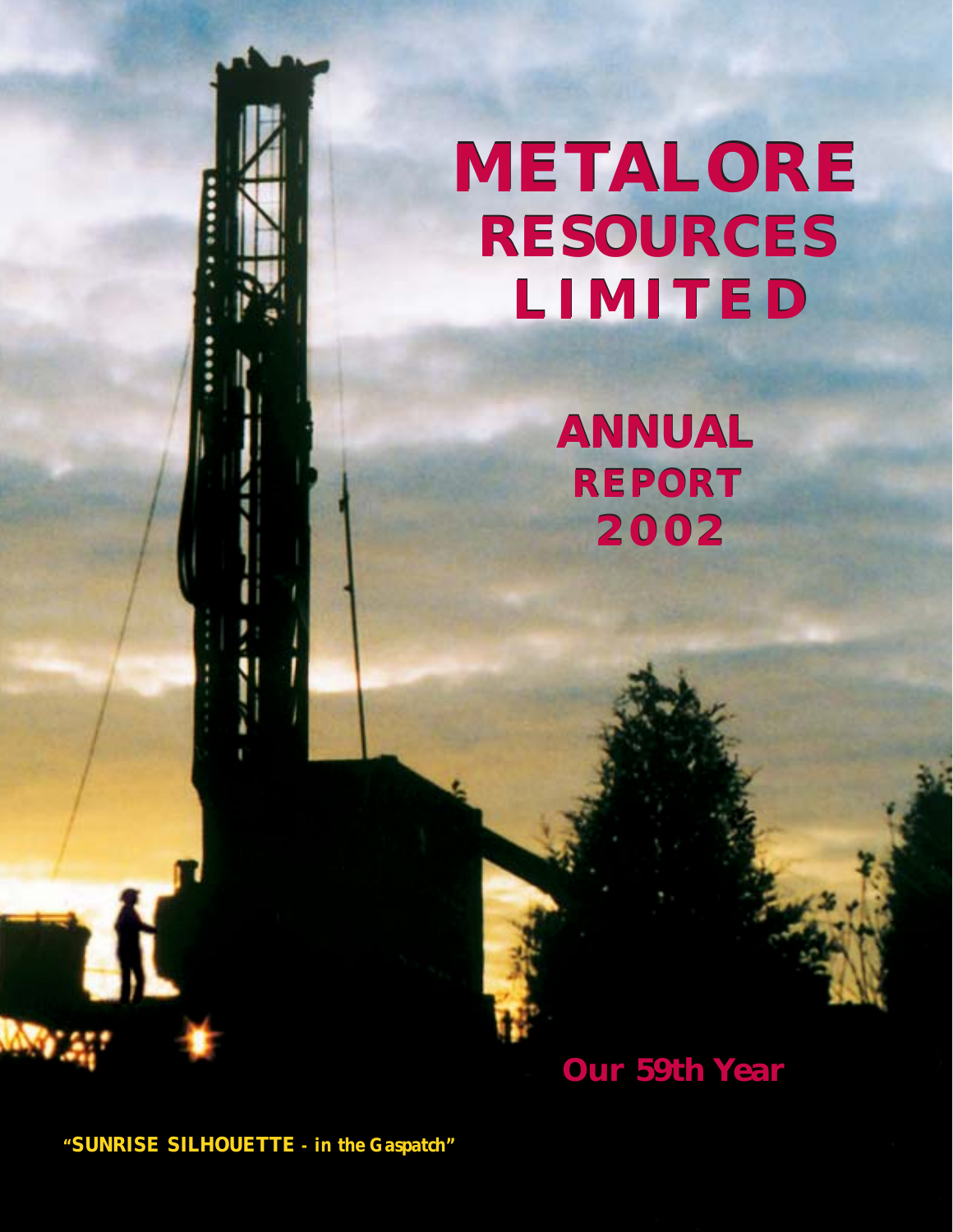

*Producing Metalore SONG #8, Clear Creek Field, Houghton Township, Ontario, July/02.*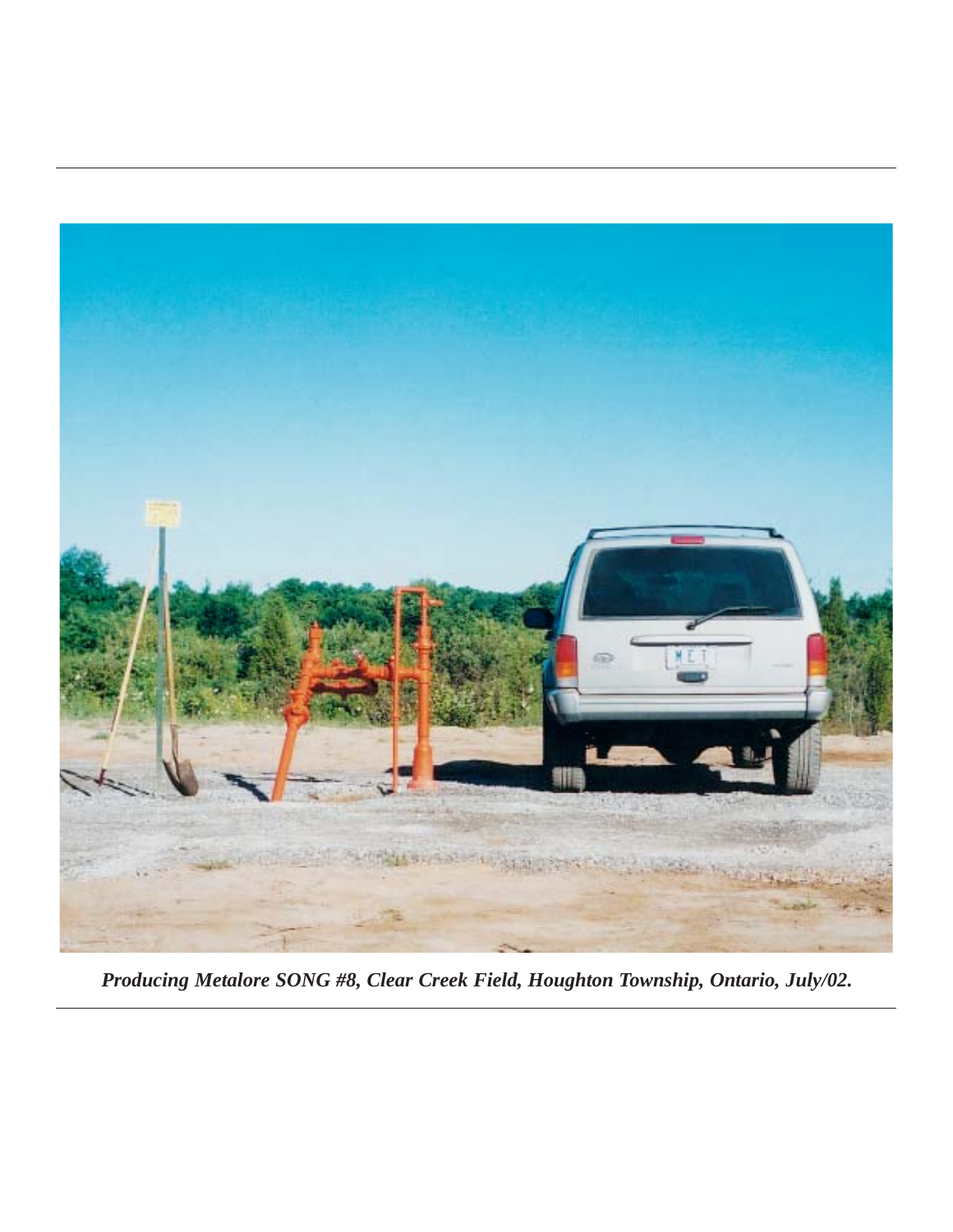| <b>Officers and Directors</b>                                   | <b>GEORGE W. CHILIAN,</b>                       |                            |
|-----------------------------------------------------------------|-------------------------------------------------|----------------------------|
|                                                                 | JOSEPH MAKSYMCHUK,                              |                            |
|                                                                 | JOHN McVICAR,                                   |                            |
|                                                                 | PATRICIA SHELANDER,                             |                            |
|                                                                 | DAVID J. SLATER,                                |                            |
|                                                                 |                                                 |                            |
| <b>Executive Office &amp;</b><br><b>Natural Gas Division</b>    |                                                 |                            |
| <b>Mining Division</b>                                          |                                                 |                            |
| <b>Production Manager &amp;</b><br><b>Hydrocarbon Geologist</b> |                                                 |                            |
| <i>Assistant</i><br><b>Production Manager</b>                   |                                                 |                            |
| <b>Mining Exploration</b><br><b>Consultant</b>                  |                                                 |                            |
| <b>Bankers</b>                                                  |                                                 |                            |
| <b>Accountant</b>                                               |                                                 |                            |
| <b>Auditors</b>                                                 |                                                 |                            |
| Registrar &<br><b>Transfer Agent</b>                            |                                                 |                            |
| <b>Share Listing &amp;</b><br>Symbol                            | TORONTO STOCK EXCHANGE, "MET"  Toronto, Ontario |                            |
| <b>Annual Meeting</b>                                           | September 27, 2002, 4:30 p.m.                   |                            |
| <b>Website and Email</b>                                        | www.metaloreresources.com                       | info@metaloreresources.com |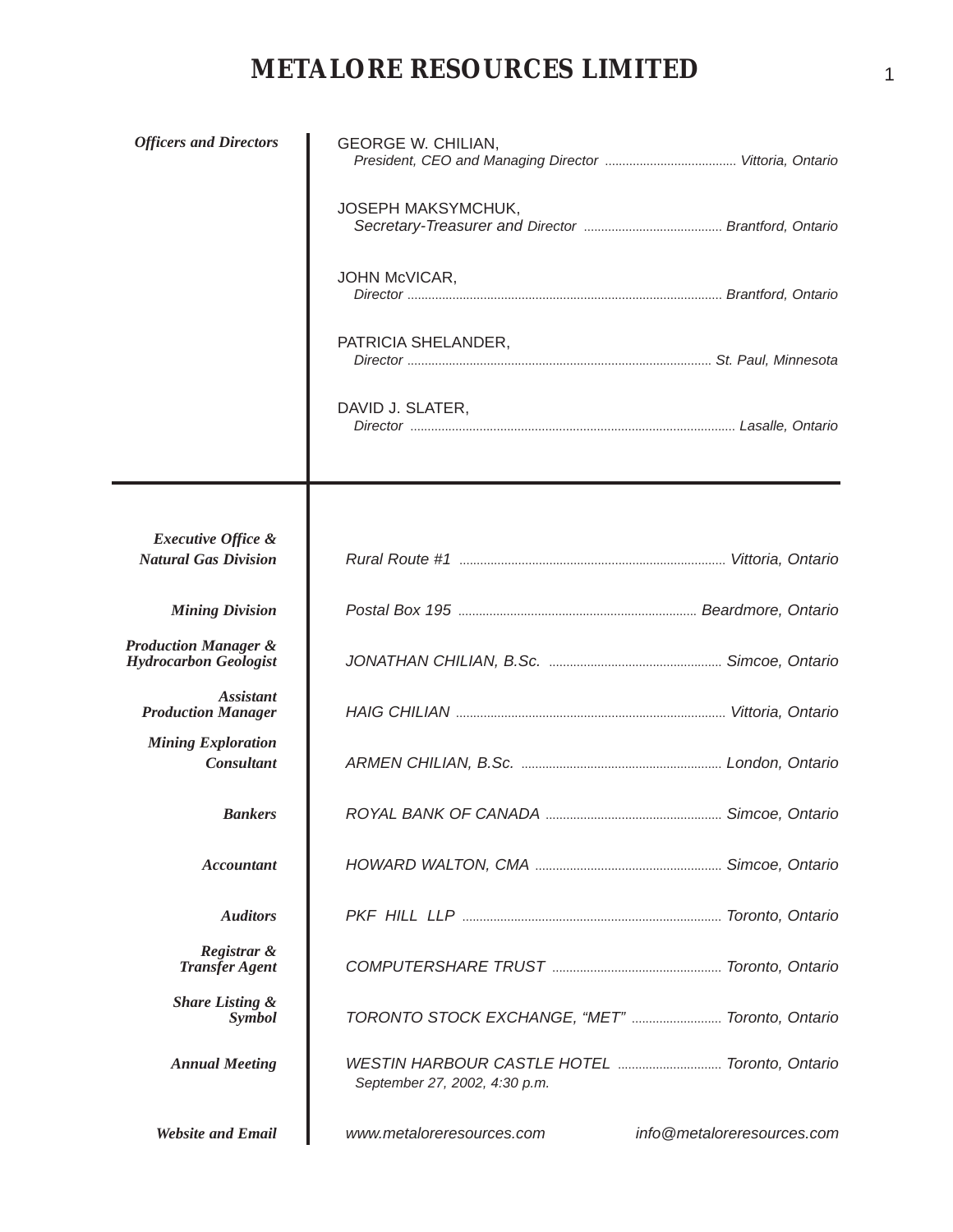# *President's Annual Letter*

To Shareholders:

## **NATURAL GAS DEVELOPMENT**

Metalore has again achieved All Time High Water Marks with record Natural Gas Production revenues and per share net income<sup>1</sup> and cash flow, as predicted.



## 38 YEAR RECORD OF NATURAL GAS REVENUE AND CASH FLOW

Although gas prices have recently been well below last year's highs, our North American market continues to resist normal seasonal declines and the prevailing political and economic climate of gas field development appears to be exerting upward pressure on both the short and long term pricing of Natural Gas supplies.

The United States' Congress was recently advised<sup>2</sup> that,

*"... the U.S. now faces a possible gas crises that not only raises serious questions about what was believed to be America's most reliable energy source, but a crises that could also put a lid on the country's ability to expand the generation of electricity until we diversify future power-plant fuel sources, weaning them off their current almost total dependence on natural gas."*

*"America has never been particularly good at predicting crises and warding them off. Our great strength has been how effectively we marshall our collective strengths to cope with great crises. Regardless of the extent of the pending supply drop, it now seems unlikely that conventional gas supplies can grow beyond the steady levels enjoyed over the past eight years. (And) if gas supplies suffer even a 10% decline by year-end, America will have an abrupt energy wake-up call."*

<sup>1.</sup> Before income tax, see note 1(e) Auditor's Notes to Financial Statements, Fiscal 2002.

<sup>2.</sup> Excerpts from papers addressed to the Committee on Resources of the House of Representatives, "The Growing Natural Gas Supply Imbalance", July 16/02, and "Unlocking the Natural Gas Riddle", May/02, by Matthew R. Simmons, msimmons@simmonsco-intl.com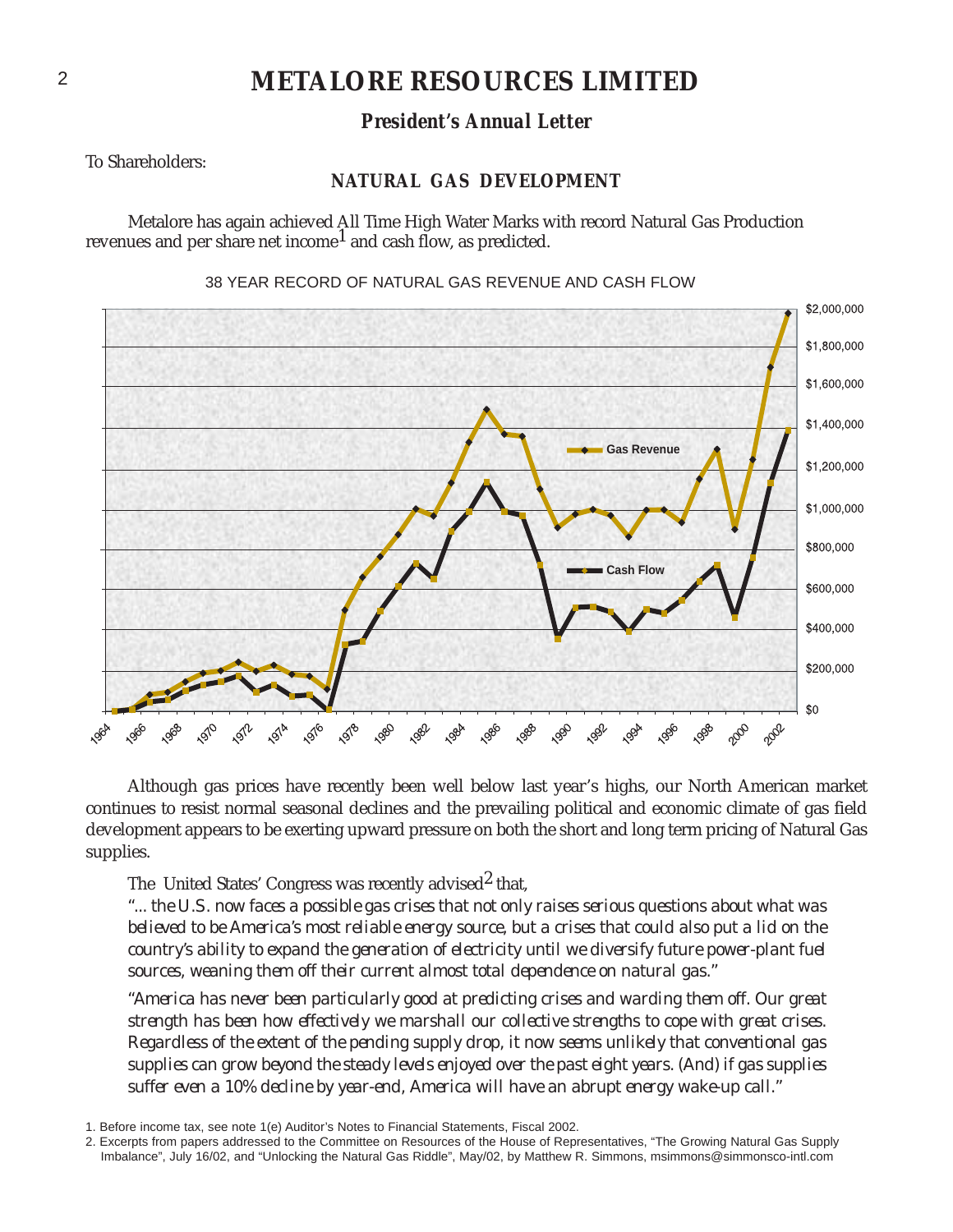Metalore has previously hedged approximately one-half of its gas production at above current prices to November 1, 2002. In anticipation of favourable price spikes later this year, we have delivered significant quantities of gas into storage (for future sale) and have also shut-in a few selective wells over the short term (this being more cost effective than to pay even nominal storage fees). It is worthwhile noting, however, that once we deliver gas into storage, the friction loss from the gas delivered has already been absorbed and the efficiency of subsequent deliveries is thereby increased, so there is some additional benefit from the cost of storage.

Metalore's long term gas development strategy will be to continue to maintain a large land package for future shallow (Silurian, at 1,200 to 1,400 feet) horizon development wells, but our priority will be to probe the deeper (Ordovician and Cambrian, at 3,000 to 3,500 feet) horizons for new, high pressure, high yield gas (and/or oil) fields within our existing 75 mile pipeline infrastructure, which presently transports gas production from three townships.

## **PRECIOUS METAL EXPLORATION**

We are pleased to advise that the Ontex field crew has exposed a new gold occurrence with follow-up ground prospecting of airbourne geophysical targets on claims optioned from Metalore<sup>3</sup>. This showing (routinely named "the #17 anomaly") is located in a relatively remote area, not previously accessible by road or normal traverse; however it has been priority scheduled for detailed geophysics, mechanical stripping and drilling, in the normal logistic sequence of another work program that will be resumed within two weeks' time.

On a new project of our own, Metalore has just aquired by purchase and staking 100% interest<sup>4</sup> in an 82 claim drill indicated gold discovery, some distance west of our Windigokan Lake base camp in Northwestern Ontario. We are in good financial shape to tackle this and intend to mobilize a drill on this prospect forthwith. Initial drill results may be available for release to our Shareholders first (as is our custom) at the Annual Meeting next month.

Some of you may not be receptive to our resurgence in the mining sector. Bare in mind, Metalore was formed and cut it's teeth on mining exploration. We are in the riskiest business in the world but we have stood the test of time. We have more than survived; we have thrived on this. Yes, the risks may be high - but the rewards can be exponentially higher. So we must follow our long time instincts and occassionally pursue special opportunities that have the greatest chance of enhancing Shareholder value.

Please, come out and join us on September 27the for our Annual Shareholders' Meeting and Exquisite Buffet Dinner<sup>5</sup>.

On behalf of the Board

GwChilian

George W. Chilian, President August 6, 2002

3. Ontex Resources Limited has an option to earn a 70% interest in all of the claims encompassing this occurrence by December 15, 2002.

4. The central discovery claims are subject to 2% net smelter return royalty to the vendors.

<sup>5.</sup> V.I.P. Invitation (enclosed) for Shareholder and Guest will be Required.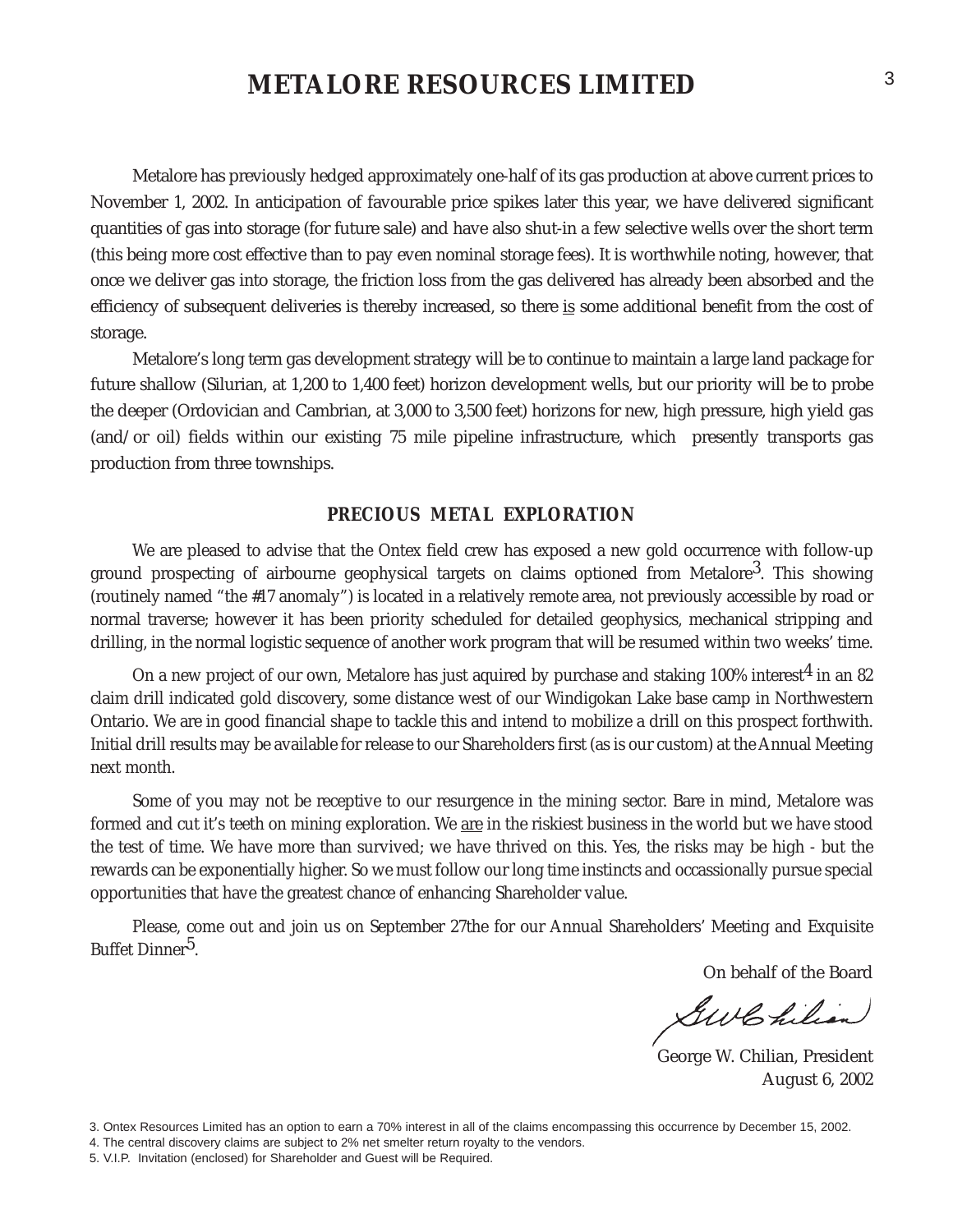## **BALANCE SHEET AS AT MARCH 31**

|                                                                      | 2002          | 2001          | 2000            |
|----------------------------------------------------------------------|---------------|---------------|-----------------|
| <b>ASSETS</b>                                                        |               |               |                 |
| <b>Current assets</b>                                                |               |               |                 |
| Cash                                                                 | \$<br>212,993 | \$<br>49,333  | \$<br>58,495    |
| Marketable securities, at cost (note 4)                              | 1,440,485     | 1,260,485     | 1,260,485       |
| Accounts receivable                                                  | 229,493       | 343,941       | 107,809         |
| Inventory of pipe and supplies, at cost                              | 27,600        | 36,490        | 25,650          |
|                                                                      | 1,910,571     | 1,690,249     | 1,452,439       |
| Natural gas properties (note 3)                                      | 7,401,795     | 6,634,279     | 6,168,256       |
| Mining properties (notes 2[c], 4, and 5[c])                          | 1,379,734     | 1,270,686     | 1,222,795       |
| Renewable fuel (Ethanol) costs (note 2[d])                           | 927,811       | 924,666       | 921,869         |
|                                                                      | \$11,619,911  | \$10,519,880  | \$<br>9,765,359 |
| <b>Current liabilities</b><br>Accounts payable and accrued royalties | \$<br>205,937 | \$<br>165,359 | \$<br>390,451   |
| Due to shareholders (notes 5[a] and 5[b])                            | 19,646        | 121,610       | 80,050          |
| Future income taxes (notes 1 and 2[e])                               | 1,876,000     | 1,475,000     | 1,364,000       |
|                                                                      | 1,895,646     | 1,596,610     | 1,444,050       |
| Shareholders' equity                                                 |               |               |                 |
| Share capital (note 6)                                               | 2,277,982     | 2,277,982     | 2,277,982       |
| Contributed surplus                                                  | 16,000        | 16,000        | 16,000          |
| Retained earnings                                                    | 7,224,346     | 6,463,929     | 5,636,876       |
|                                                                      | 9,518,328     | 8,757,911     | 7,930,858       |
|                                                                      | \$11,619,911  | \$10,519,880  | \$<br>9,765,359 |

**See accompanying notes**

Approved on behalf of the Board:

Whilian

George W. Chilian, B.A., President, CEO and Director

Joseph Maksymchuk, CMA,

Secretary-Treasurer and Director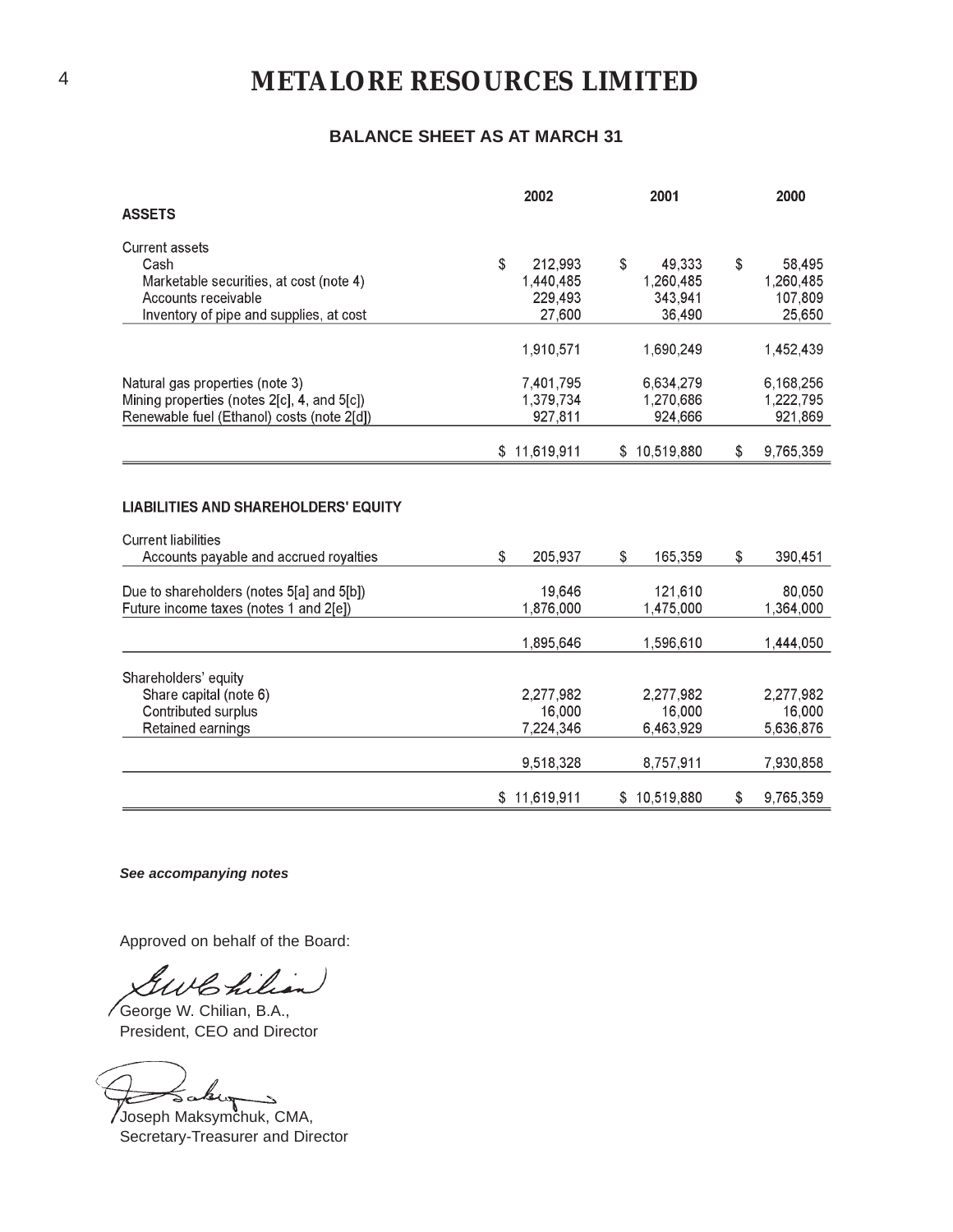# **STATEMENT OF INCOME AND RETAINED EARNINGS YEAR ENDED MARCH 31**

|                                        | 2002            | 2001            | 2000        |
|----------------------------------------|-----------------|-----------------|-------------|
| Revenue                                |                 |                 |             |
| Natural gas production                 | 1,979,501<br>\$ | 1,710,689<br>\$ | \$1,252,145 |
| <b>Royalties</b>                       | 4,936           | 5,111           | 2,599       |
| Interest - net                         | 4,709           | (2,769)         | 1,342       |
|                                        | 1,989,146       | 1,713,031       | 1,256,086   |
| <b>Expenses</b>                        |                 |                 |             |
| Production                             | 301,348         | 299,856         | 273,946     |
| Administration                         | 102,680         | 108,126         | 91,926      |
| Royalties                              | 185,406         | 170,017         | 124,422     |
| Depletion                              | 116,000         | 101,000         | 94,000      |
|                                        | 705,434         | 678,999         | 584,294     |
| Income before future income taxes      | 1,283,712       | 1,034,032       | 671,792     |
| Future income taxes (notes 1 and 2[e]) | 401,000         | 111,000         | 219,000     |
| Net income                             | 882,712         | 923,032         | 452,792     |
| Retained earnings, beginning of year   | 6,463,929       | 5,636,876       | 5,184,084   |
| Dividends paid                         | (122, 295)      | (95, 979)       |             |
| Retained earnings, end of year         | \$7,224,346     | \$6,463,929     | \$5,636,876 |
|                                        |                 |                 |             |
| Basic net earnings per share           | 0.51<br>\$      | \$<br>0.53      | \$<br>0.26  |
|                                        |                 |                 |             |

**See accompanying notes**

## **AUDITORS' REPORT**

## **To The Shareholders Of METALORE RESOURCES LIMITED**

We have audited the balance sheets of **METALORE RESOURCES LIMITED** as at March 31, 2002, 2001 and 2000 and the statements of income and retained earnings and cash flows for the years then ended. These financial statements are the responsibility of the Company's management. Our responsibility is to express an opinion on these financial statements based on our audit.

We conducted our audits in accordance with Canadian generally accepted auditing standards. Those standards require that we plan and perform an audit to obtain reasonable assurance whether the financial statements are free of material misstatement. An audit includes examining, on a test basis, evidence supporting the amounts and disclosures in the financial statements. An audit also includes assessing the accounting principles used and significant estimates made by management, as well as evaluating the overall financial statement presentation.

In our opinion, these financial statements present fairly, in all material respects, the financial position of the company as at March 31, 2002, 2001 and 2000 and the results of its operations and its cash flows for the years then ended in accordance with Canadian generally accepted accounting principles.

PKF HILL CHARTERED ACCOUNTANTS Toronto, Ontario July 9, 2002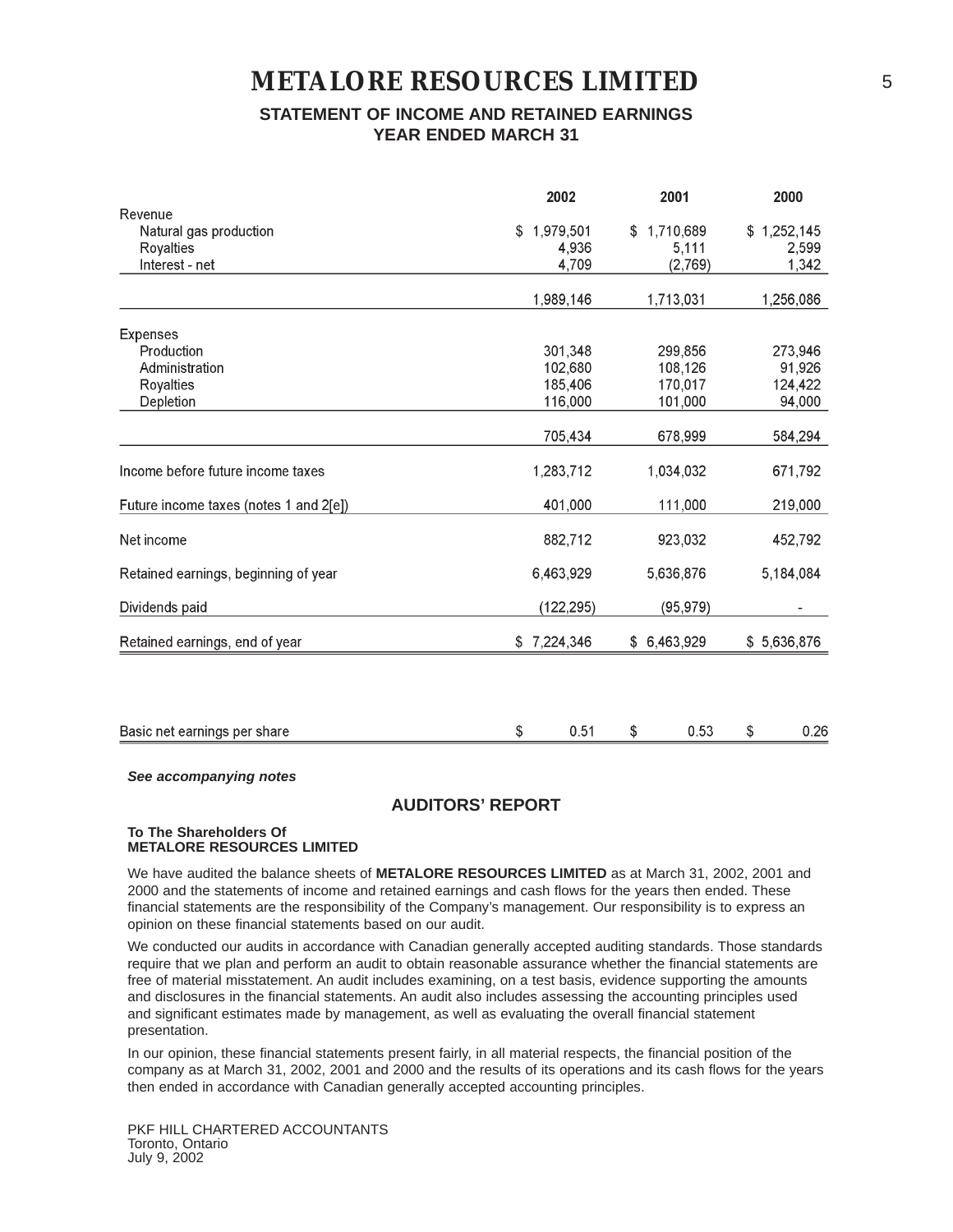# **STATEMENT OF CASH FLOWS YEAR ENDED MARCH 31**

|                                                                                   | 2002                     |    | 2001                    |    | 2000               |
|-----------------------------------------------------------------------------------|--------------------------|----|-------------------------|----|--------------------|
| Operating activities                                                              |                          |    |                         |    |                    |
| Net income                                                                        | \$<br>882,712            | \$ | 923,032                 | S  | 452,792            |
| Add items not involving cash<br>Depletion                                         | 116,000                  |    | 101,000                 |    | 94,000             |
| Future income taxes                                                               | 401,000                  |    | 111,000                 |    | 219,000            |
|                                                                                   |                          |    |                         |    |                    |
| Cash flows from operations before                                                 |                          |    |                         |    |                    |
| changes in non-cash working capital                                               | 1,399,712                |    | 1,135,032               |    | 765,792            |
|                                                                                   |                          |    |                         |    |                    |
| Changes in non-cash working capital items                                         |                          |    |                         |    |                    |
| Accounts receivable<br>Inventory of pipe and supplies, at cost                    | 114,448<br>8,890         |    | (236, 132)<br>(10, 840) |    | (26, 874)<br>5,420 |
| Accounts payable and accrued royalties                                            | 40,578                   |    | (225, 092)              |    | 75,247             |
|                                                                                   |                          |    |                         |    |                    |
| Net change in non-cash working capital items                                      | 163,916                  |    | (472,064)               |    | 53,793             |
| Cash flows from operating activities                                              | 1,563,628                |    | 662,968                 |    | 819,585            |
| Financing activities                                                              |                          |    |                         |    |                    |
| Increase (decrease) in due to shareholders                                        | (101, 964)               |    | 41,560                  |    | (473,086)          |
| Dividends paid                                                                    | (122, 295)               |    | (95, 979)               |    |                    |
| Cash flows from financing activities                                              | (224, 259)               |    | (54, 419)               |    | (473, 086)         |
|                                                                                   |                          |    |                         |    |                    |
| Investing in capital activities<br>Mining exploration costs (notes 2[c] and 5[c]) |                          |    |                         |    | 69,214             |
| Natural gas development and exploration costs                                     | (109, 048)<br>(883, 516) |    | (47, 891)<br>(567, 023) |    | (528,060)          |
| Renewable fuel (Ethanol) costs                                                    | (3, 145)                 |    | (2,797)                 |    | (11, 410)          |
| Marketable securities                                                             | (180,000)                |    |                         |    |                    |
|                                                                                   |                          |    |                         |    |                    |
| Cash flows from investing activities                                              | (1, 175, 709)            |    | (617, 711)              |    | (470, 256)         |
| Net increase (decrease) in cash during the year                                   | 163,660                  |    | (9, 162)                |    | (123, 757)         |
| Cash, beginning of year                                                           | 49,333                   |    | 58,495                  |    | 182,252            |
| Cash, end of year                                                                 | \$<br>212,993            | S  | 49,333                  | S  | 58,495             |
| Basic cash flows from operations per share                                        | \$<br>0.80               | \$ | 0.65                    | \$ | 0.44               |
| Note to statement of cash flows                                                   |                          |    |                         |    |                    |
| Interest and bank charges received (paid) - net                                   | \$<br>2.003              | \$ | (5,822)                 | \$ | (10, 781)          |
|                                                                                   |                          |    |                         |    |                    |

See accompanying notes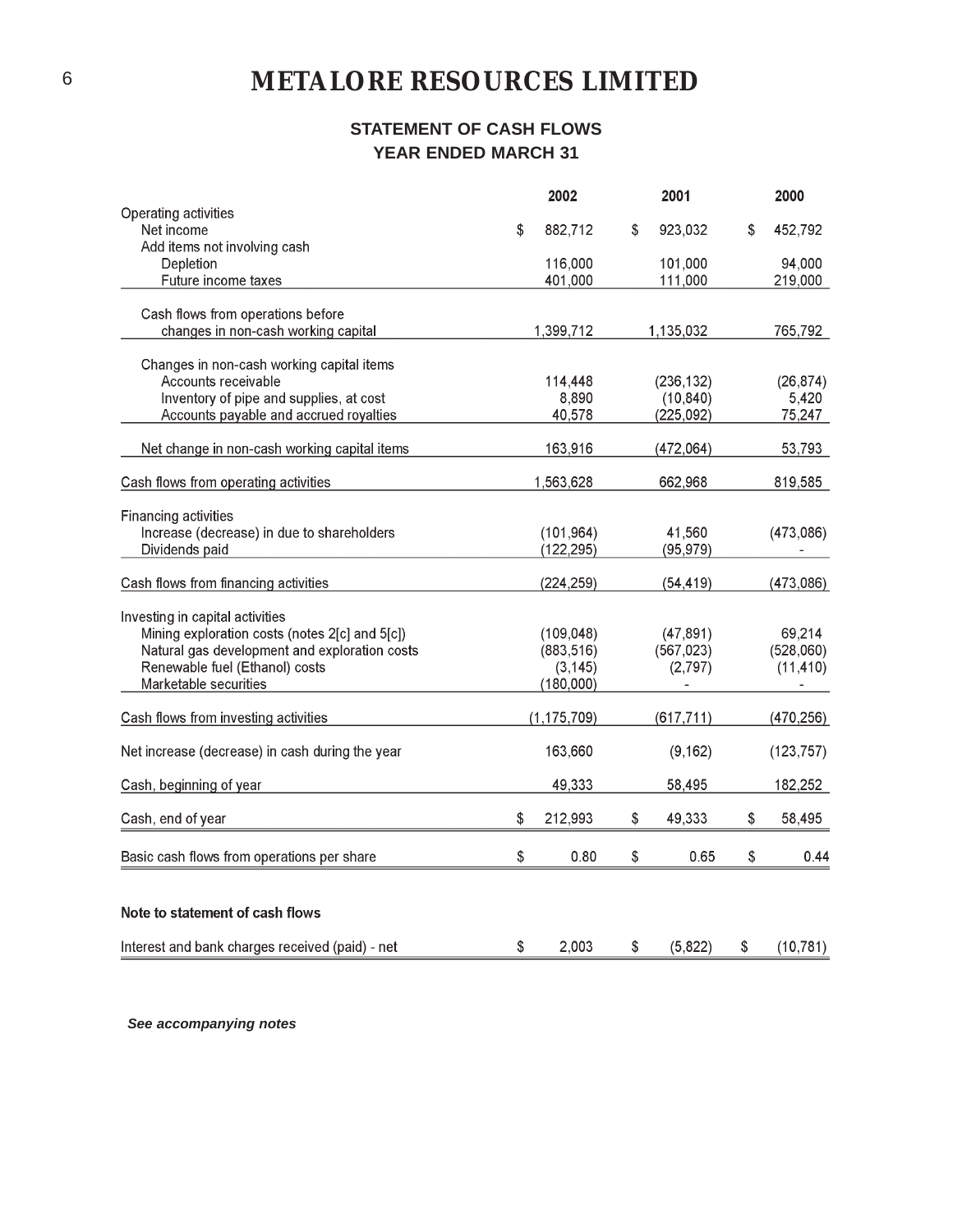## **NOTES TO FINANCIAL STATEMENTS YEARS ENDED MARCH 31, 2002, 2001 and 2000**

### **1. RETROACTIVE CHANGE IN ACCOUNTING POLICY**

Effective April 1, 2000, the Company adopted the recommendations of the Canadian Institute of Chartered Accountants with respect to accounting for income taxes. Under the recommendations, the liability method of tax allocation is used, based on differences between the financial and tax basis of reporting assets and liabilities. Previously, the deferral method was used, based on differences in the timing of reporting income and expenses in financial statements and tax returns. The recommendations were applied retroactively. The effect of the recommendations on the opening 2001 financial statement was insignificant and, therefore, no adjustment has been made.

#### **2. SUMMARY OF SIGNIFICANT ACCOUNTING POLICIES**

The financial statements have been prepared by management in accordance with Canadian generally accepted accounting principles, the more significant of which are outlined below. **[a] Use of estimates**

The preparation of financial statements in conformity with Canadian generally accepted accounting principles requires management to make estimates and assumptions that affect the amounts reported in the financial statements and accompanying notes. Actual results could differ from those estimates.

#### **[b] Natural gas properties**

The Company owns and/or controls approximately 40,000 acres of petroleum, natural gas and mineral leases in Charlottville, Walsingham and Houghton townships in Norfolk County, Ontario, and follows the full cost method of accounting for natural gas properties whereby all acquisition and development costs relating to the properties are capitalized. These costs are depleted by the unit of production method based on estimated proven drilled gas reserves. The natural gas reserves of the Company have been determined by J. C. Sproule and Associates Ltd. in 1968 and A. E. MacKay Petroleum Limited in 1975, 1979 and 1988 and updated by management's estimates to March 31, 2002.

The carrying value, based on a ceiling test calculation, is limited to a recoverable amount as determined by estimating the present value of future net revenue from proven properties based on current prices and costs.

### **[c] Mining properties**

The Company owns in excess of 400 contiguous mining claims in Walters, Leduc and LeGault townships and holds a 40% interest in 200 claims in Sandra and Irwin townships. All of the claims are in Northwestern Ontario and subject to a working option agreement with Ontex Resources Limited (Ontex) (note 4). The Company also owns/controls mining claims in Pifher and Meader townships in Northwestern Ontario. Acquisition and exploration costs are capitalized relating to mining properties. If exploration activities are followed by production, capitalized costs will be amortized on the unit of production method based on the estimated reserves in the area. If exploration activities are unsuccessful and the area is abandoned, all capitalized costs relating to the area are written-off. Mining properties are assessed annually, or as economic events dictate, for potential write-down.

#### **[d] Renewable fuel (Ethanol) costs**

The Company has developed processing technology for the purpose of constructing an Ethanol and Wheat Co-Products manufacturing facility. Acquisition and development costs have been capitalized. On the commencement of production, capitalized costs would be amortized over the estimated useful life of the manufacturing facility.

#### **[e] Future income taxes**

**Income taxes are calculated using the liability method of tax allocation accounting. Temporary differences arising from the difference between the tax basis of an asset or liability** and its carrying amount on the balance sheet are used to calculate future income tax liabilities or assets. Future income tax liabilities (or assets) are calculated using the tax **rates and laws that are expected to be in effect when the temporary differences are expected to reverse. No tax on income is presently payable by the Company as the Income Tax Act provides for certain deductions of exploration and development expenses and credits in excess of any current income recorded in the accounts. The tax deferral balances, available in perpetuity, at March 31, 2002 are as follows:**

**Cumulative Canadian exploration expenses \$2,203,952 (2001 - \$2,346,908; 2000 - \$2,394,789)**

**Investment in flow through shares (note 4) \$180,000 (2001 - \$Nil; 2000 - \$Nil)**

**Cumulative Canadian development expenses \$823,723 (2001 - \$834,987; 2000 - \$1,069,894)**

**Cumulative Canadian oil and gas property expenses \$341,951 (2001 - \$328,594; 2000 - \$332,806)**

**Foreign exploration and development expenses \$4,811 (2001 - \$5,346; 2000 - \$5,940)**

## **3. NATURAL GAS PROPERTIES**

Natural gas properties consist of the following:

|                                          |              | Accumulated      | 2002        | 2001        | 2000        |
|------------------------------------------|--------------|------------------|-------------|-------------|-------------|
|                                          | Cost         | <b>Depletion</b> | Net         | Net         | <b>Net</b>  |
| Gas wells, transmission lines and leases | \$10.077.235 | \$2.675.440      | \$7,401,795 | \$6.634.279 | \$6.168.256 |

A portion of general and administrative costs of \$313,625 (2001 - \$256,620; 2000 - \$245,733) and production costs of \$66,226 (2001 - \$88,491; 2000 - \$78,865) were capitalized to Natural Gas properties, the Company's core business.

### **4. MINING PROPERTIES**

In 1999, the Company sold its option on the controlling interest in 18 Brookbank claims in the Beardmore area of Ontario to Ontex. The consideration was \$2,760,000, plus a 1% net smelter return on any future production from the property. The Company also purchased 3,600,000 shares of Ontex at 35 cents per share for \$1,260,000 of the above funds as part of the agreement. In fiscal 2002, the Company purchased an additional 600,000 shares at 30 cents per share on a flow-through basis for \$180,000. The market value of the Ontex shares at year end was \$1,386,000. The market value at July 2, 2002 was \$1,428,000.

The Company also optioned to Ontex a maximum 60% interest in nearly all remaining claims in Irwin and Sandra townships and a maximum 70% interest in nearly all remaining claims in Walters, Leduc and LeGault townships for a combined minimum work and expenditure commitment of \$1,500,000 within four years, at no cost to the Company. The title of the claims will remain with the Company until Ontex has made the qualifying expenditures. After four years, the Company will have the right to participate in further work programs to maintain the above referred to interest in all of the claims.

A portion of general and administrative costs of \$32,243 (2001 - \$26,067; 2000 - \$51,481) and production costs of \$5,769 (2001 - \$8,232; 2000 - \$Nil) were capitalized to mining properties. **5. DUE TO SHAREHOLDERS AND RELATED PARTY TRANSACTIONS**

**[a]** The Company has an agreement with Southern Ontario Natural Gas Limited (SONG), a private company controlled by the president, George W. Chilian, to provide technical services for the gas operations for an annual fee of \$78,000 plus 10% of the Company's gas revenue in excess of \$1,000,000 annually. As at March 31, 2002, the Company owed SONG \$4,516 (2001 -\$102,343; 2000 - \$35,734) which is non-interest bearing, with no specific terms for repayment.

[b] The Company also owes the president, George W. Chilian, \$15,130 (2001 - \$19,267; 2000 - \$44,316) with no specific terms for repayment and bearing interest at current bank prime rates. **[c]** Interest at current bank prime rates of \$809 (2001 - \$2,248; 2000 - \$12,123) relating to the due to shareholder account [b] has been capitalized primarily to mining properties.

**6. SHARE CAPITAL**

| Share capital consists of the following: |                         |                         |             |             |             |
|------------------------------------------|-------------------------|-------------------------|-------------|-------------|-------------|
|                                          | Authorized              | Issued                  | 2002        | 2001        | 2000        |
|                                          | 4.000.000 common shares | 1.745.017 common shares | \$2.277.982 | \$2.277.982 | \$2.277.982 |

### **7. FINANCIAL INSTRUMENTS**

The Company's maximum exposures to credit risk are indicated by the carrying value of its assets. The Company's exposure to interest rate risk is evident from the disclosure in these financial statements. The fair values of financial assets and liabilities are indicated by their carrying values.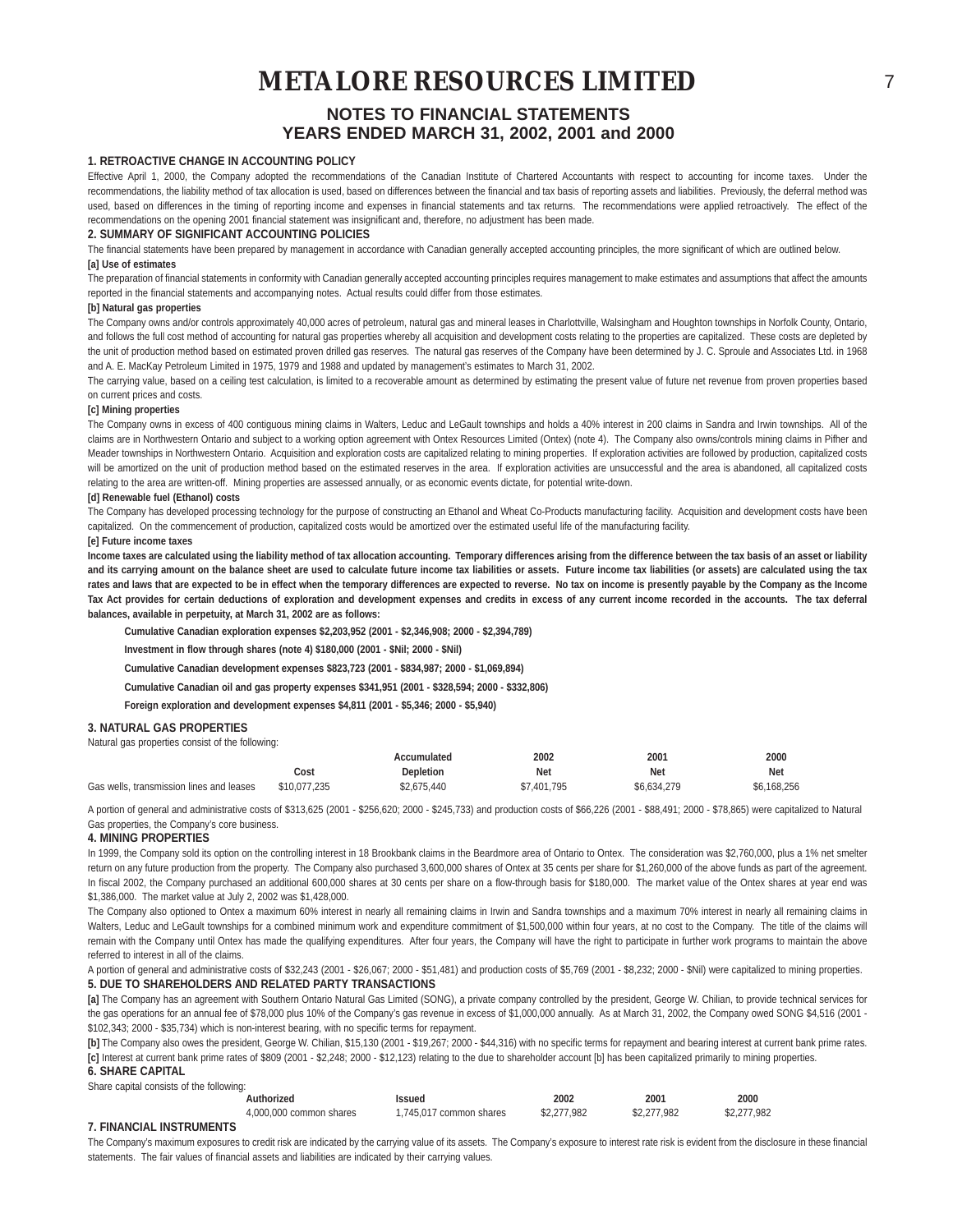## **INFORMATION CIRCULAR**

#### **MANAGEMENT SOLICITATION OF PROXIES**

THIS INFORMATION CIRCULAR IS FURNISHED IN CONNECTION WITH THE SOLICITATION BY THE MANAGEMENT OF METALORE RESOURCES LIMITED (THE "CORPORATION") OF PROXIES to be used at the Annual and Special Meeting of Shareholders to be held at the time and place and for the purposes set forth in the foregoing Notice of Annual and Special Meeting. The solicitation will be primarily by mail and the cost of solicitation will be borne by the Corporation.

### **APPOINTMENT AND REVOCATION OF PROXIES**

The persons designated on the form of proxy are officers of the Corporation. ANY SHAREHOLDER DESIRING TO APPOINT SOME OTHER PERSON (WHO NEED NOT BE A SHAREHOLDER) TO REPRESENT THEM AT THE MEETING, MAY DO SO BY INSERTING THAT PERSON'S NAME IN THE BLANK SPACE PROVIDED IN THE FORM OF PROXY OR BY COMPLETING ANOTHER PROPER FORM OF PROXY.

A Shareholder executing the enclosed form of proxy has the power to revoke it. In addition to revocation in any other manner permitted by law, a proxy may be revoked by instrument in writing deposited at the registered office of the Corporation at any time up to and including the last business day preceding the day of the meeting or any adjournment thereof at which the proxy is to be used, or with the chairman of such meeting on the day of the meeting or adjournment thereof.

### **VOTING SHARES AND PRINCIPAL HOLDERS THEREOF**

The Corporation has 1,745,017 Common shares, without par value outstanding.

A list of the Shareholders will be prepared which shows the number of shares registered in the name of each Shareholder on August 22, 2002, the record date for determining Shareholders entitled to one vote at the Annual and Special Meeting for each share opposite his/her name on such list, except to the extent that such person has transferred any of his/her shares and the transferee produces properly endorsed share certificates or otherwise establishes that he/she owns the shares, and, not later than 10 days before the meeting, requires that his/her name be included in the list of Shareholders, in which case such person is entitled to vote his/her shares at the Annual and Special Meeting.

To the knowledge of the management of the Corporation, the only person or company that beneficially owns more than 10% of the issued shares of the Corporation is George W. Chilian, President and Managing Director who holds 608, 008 shares, representing approximately 35% of the issued voting shares of the Corporation.

## **EXERCISE OF DISCRETION OF PROXIES**

The shares represented by proxy will be voted in accordance with the information set forth therein. THE PROXY PROVIDED CONFERS DISCRETIONARY AUTHORITY UPON THE PERSONS NAMED THEREIN WITH RESPECT TO AMENDMENTS OR VARIATIONS TO MATTERS IDENTIFIED IN THE NOTICE OF MEETING AND WITH RESPECT TO OTHER MATTERS WHICH MAY PROPERLY COME BEFORE THE **MEETING** 

### **AMENDMENT TO BY-LAW NO. 1**

The Directors of the Corporation passed a resolution amending By-Law No. 1 to conform with the current practise of the Corporation having five directors and removing references to the non-existence Executive Committee. Copies of the amendment to By-Law No. 1 and the By-Law No. 1 are available for inspection by Shareholders at the head office of the Corporation and will also be available for inspection at the Annual and Special Meeting of Shareholders.

### **CORPORATE GOVERNANCE**

In 1995, The Toronto Exchange (the "TSE") adopted a set of guidelines which were revised in 1999 (the "Guidelines") relating to corporate governance matters. The Guidelines address such matters as the constitution and independence of boards of directors, the functions to be performed by boards and their committees, and the relationship among a corporation's board, management and shareholders. All corporations listed on the TSE must now annually disclose their approach to corporate governance with specific reference to each of the fourteen specific Guidelines. Attached, as Schedule 'A', is the Corporation's response to the required disclosure.

#### **INSIDER TRADING POLICY**

The Directors of the Corporation have established a formal Insider Trading Policy to ensure compliance with the Securities Act (Ontario) and the rules and regulations of the Toronto Stock Exchange. There are two basic precepts: 1. No insider shall trade the Company's shares 10 days prior to and 5 days after release of any Annual or Quarterly Reports; 2. No insider shall trade when there is Material Information pending that may affect the price of the shares, until such information has been generally disclosed to the public by way of press release.

#### **INTEREST OF MANAGEMENT & OTHERS IN MATERIAL TRANSACTIONS**

The Company has an agreement, subject to periodic review, with Southern Ontario Natural Gas Limited, a corporation controlled by George W. Chilian, President of the Company, to provide technical services for the gas<br>operations of the Company for a fee of \$78,000 plus 10% of the revenue in<br>excess of \$1,000,000 annually. At the fiscal year end, \$4,516 was owed to<br>Southe

### **EXECUTIVE COMPENSATION**

During the fiscal year ended March 31, 2002, the Corporation paid its<br>Managing Director the sum of \$91,200 for administrative services and paid<br>the Directors \$1,400 for meetings and expenses for the fiscal year. The<br>Corpor remuneration of \$100 per meeting, plus expenses.

|  | <b>SUMMARY COMPENSATION TABLE</b> |  |
|--|-----------------------------------|--|
|--|-----------------------------------|--|

|                                                          |                      | <b>Annual Compensation</b> |                   |                                                                 |  |
|----------------------------------------------------------|----------------------|----------------------------|-------------------|-----------------------------------------------------------------|--|
| Name and<br><b>Principal Position</b>                    | Year                 | Salary                     | <b>Bonus</b>      | <b>Other Annual</b><br>Compensation<br>(Directors'<br>Meetings) |  |
| George Chilian                                           | 2002                 | \$114,120                  | Nil               | Nil                                                             |  |
| President & Director                                     | 2001                 | \$91.200                   | Nil               | Nil                                                             |  |
|                                                          | 2000                 | \$79.000                   | Nil               | Nil                                                             |  |
| Joseph Maksymchuk<br>Secretary-Treasurer and<br>Director | 2002<br>2001<br>2000 | Nil<br>Nil<br>Nil          | Nil<br>Nil<br>Nil | \$200<br>\$200<br>Nil                                           |  |
| John C. McVicar<br>Director & Secretary                  | 2002<br>2001<br>2000 | Nil<br>Nil<br>Nil          | Nil<br>Nil<br>Nil | \$200<br>\$900<br>\$200                                         |  |
| Patricia Shelander<br>Director                           | 2002<br>2001<br>2000 | Nil<br>Nil<br>Nil          | Nil<br>Nil<br>Nil | \$200<br>\$900<br>\$1,100                                       |  |

#### **INDEBTEDNESS OF OFFICERS AND DIRECTORS**

No officer, Director or employee of the Corporation had any outstanding indebtedness to the Corporation during the year ended March 31, 2002 and no such indebtedness is outstanding on the date hereof.

#### **ELECTION OF DIRECTORS**

The management of the Corporation proposes to nominate the five persons below for election as Directors of the corporation to serve until the next Annual Meeting or until their successors are elected or appointed.

| <b>NAME</b>                                                             | <b>PRINCIPAL</b><br><b>OCCUPATION</b>              | <b>BECAME</b><br><b>DIRECTOR</b> | <b>SHARES</b><br><b>HELD</b> |
|-------------------------------------------------------------------------|----------------------------------------------------|----------------------------------|------------------------------|
| George William Chilian<br>(President & Director)                        | <b>Managing Director</b><br>of the Corporation     | 1955                             | 608,008 <sup>3</sup>         |
| Joseph Maksymchuk <sup>1</sup><br>(Secretary-Treasurer<br>and Director) | <b>Certified Management</b><br>Accountant, Retired | 2000                             | 8,000                        |
| John Claire McVicar <sup>1, 2</sup><br>(Director)                       | Partner. Meen-McVicar.<br><b>Insurance Brokers</b> | 1982                             | 1.900                        |
| Patricia Shelander <sup>1, 2</sup><br>(Director)                        | <b>Registered Medical</b><br>Technologist          | 1970                             | 36.000                       |
| David J. Slater <sup>2</sup><br>(Director)                              | Natural Gas Transport<br>& Marketing Manager       | 2002                             | 200                          |

Members of Audit Committee<br>1 Members of Corporate Governance Committee<br>3 Southern Ontario Natural Gas Limited, a corporation controlled by George W. Chilian holds 307,808 of these shares **APPOINTMENT OF AUDITORS**

### The persons named in the enclosed form of proxy intend to vote for the re-

appointment of PKF Hill LLP, Chartered Accountants. Toronto Ontario, as Auditors of the Corporation to hold office until the next Annual Meeting of Shareholders and to fix their remuneration.

#### **AUTHORIZATION**

The undersigned hereby certifies that the contents of this Information Circular and Proxy Statement and the sending thereof have been approved by the Directors of the Company The information contained herein is given as of August 6, 2002.

Joseph Maksymchuk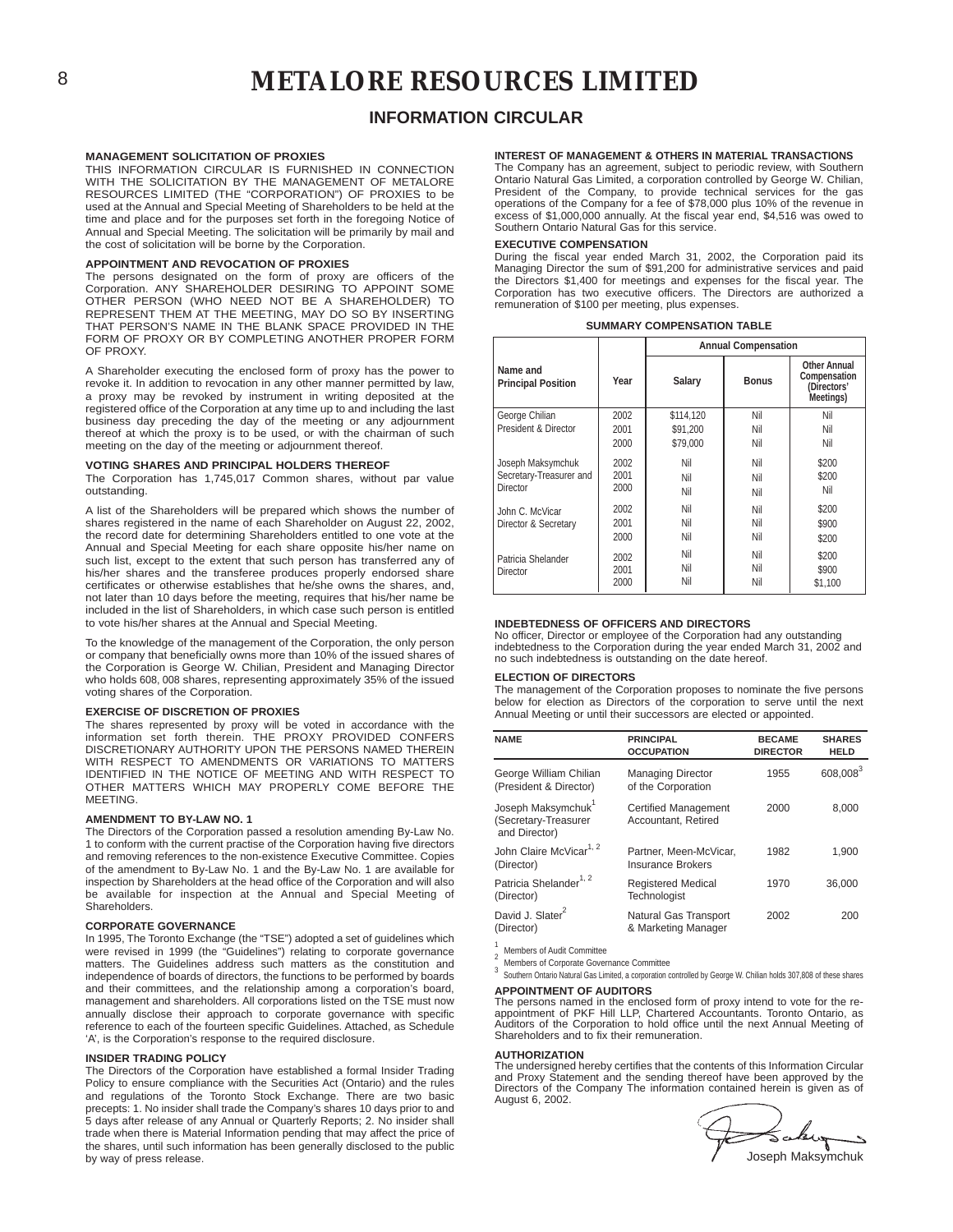## **SCHEDULE 'A'**

## **REVIEW OF THE TORONTO STOCK EXCHANGE CORPORATE GOVERNANCE GUIDELINES**

|    |                                                                                                                                | CORPORATE GOVERNANCE GUIDELINES<br><b>TSE Corporate Governance Guidelines</b>                                                                         | <b>Comments</b>                                                                                                                                                                                                                                                                                                                                                                           |
|----|--------------------------------------------------------------------------------------------------------------------------------|-------------------------------------------------------------------------------------------------------------------------------------------------------|-------------------------------------------------------------------------------------------------------------------------------------------------------------------------------------------------------------------------------------------------------------------------------------------------------------------------------------------------------------------------------------------|
| 1. |                                                                                                                                | The Board should explicitly assume responsibility for<br>stewardship of the corporation. Specifically, the Board<br>should assume responsibility for: | The board of Directors acknowledges its responsibility for<br>the stewardship of the Corporation and oversees the<br>development of corporate strategies and the<br>implementation of the Corporation's operational plans.<br>The Board meets on an as required basis to review and<br>discharge its obligations.                                                                         |
|    | (a)                                                                                                                            | adoption of a strategic planning process                                                                                                              | The Board meets at least twice each year to discuss and<br>approve strategic plans. Senior management formulate<br>the strategies and operational plans for the corporation<br>and present such plans and strategies for review and<br>approval by the Board. The Board approves all significant<br>business transactions.                                                                |
|    | (b)                                                                                                                            | identification of principal risks and the<br>implementation of appropriate risk-management<br>systems                                                 | The Board reviews and discusses the risks associated<br>with the oil and gas business as well as the mining<br>exploration business, and reviews management's<br>assessment and management of these risks. These risks<br>are considered and incorporated into the decisions of the<br>Board.                                                                                             |
|    | (c)                                                                                                                            | succession planning and monitoring senior<br>management                                                                                               | The Board is responsible for appointing and monitoring<br>management. The Corporate Governance Committee of<br>the Board reviews the performance of management and<br>establishes their remuneration.                                                                                                                                                                                     |
|    | (d)                                                                                                                            | communications policy                                                                                                                                 | The Board is responsible for ensuring effective and<br>accurate communication with shareholders, other<br>stakeholders and the public on a timely basis. It is also<br>responsible for ensuring that the Corporation complies<br>with continuous disclosure and reporting obligations. The<br>Board has delegated these communication and reporting<br>responsibilities to the President. |
|    | (e)                                                                                                                            | integrity of internal control and management<br>information systems                                                                                   | The Audit Committee of the Board monitors and assesses<br>the integrity of the corporation's internal control and<br>management information systems. The Audit Committee<br>has direct access to the external auditors.                                                                                                                                                                   |
| 2. | Majority of directors are "unrelated"                                                                                          |                                                                                                                                                       | The Board is currently composed of five directors. Of<br>these five directors, three are non-management "unrelated<br>directors."                                                                                                                                                                                                                                                         |
| 3. | Disclose whether each director is "unrelated"                                                                                  |                                                                                                                                                       | The unrelated directors on the Board are: Mr. John<br>McVicar, Mrs. Patricia Shelander and Mr. David Slater.                                                                                                                                                                                                                                                                              |
| 4. | Appoint a committee responsible for appointment /<br>assessment of directors, composed of a majority of<br>unrelated directors |                                                                                                                                                       | The Board does not have a formal process for proposing<br>new nominees to the Board or to assess directors on an<br>ongoing basis. The need for changes or additions to the<br>Board and the assessment of existing directors is<br>considered by the entire Board on a continual basis.                                                                                                  |
| 5. |                                                                                                                                | Implement a process for assessing the effectiveness of the<br>Board, its committees and individual directors.                                         | Although no formal process has been implemented, the<br>Board has taken on an ongoing responsibility for<br>monitoring and assessing its effectiveness and the                                                                                                                                                                                                                            |

effectiveness of its committees and individual directors.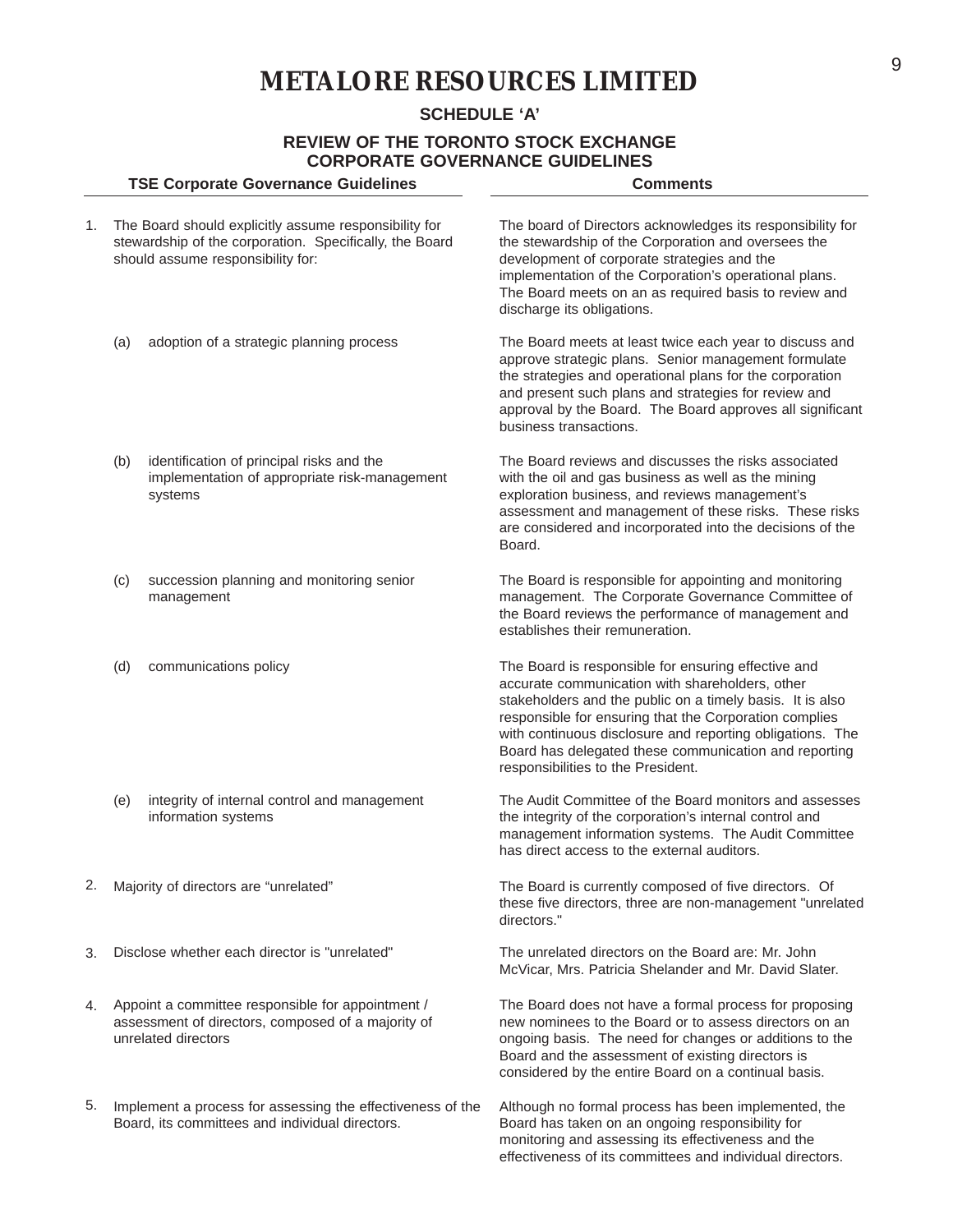**SCHEDULE 'A'**

**REVIEW OF THE TORONTO STOCK EXCHANGE CORPORATE GOVERNANCE GUIDELINES**

|    | <b>TSE Corporate Governance Guidelines</b>                                                                                            | <b>Comments</b>                                                                                                                                                                                                                                                                                                                                                                                                                                                                 |  |  |  |  |
|----|---------------------------------------------------------------------------------------------------------------------------------------|---------------------------------------------------------------------------------------------------------------------------------------------------------------------------------------------------------------------------------------------------------------------------------------------------------------------------------------------------------------------------------------------------------------------------------------------------------------------------------|--|--|--|--|
| 6. | Provide orientation and education programs for new<br>directors.                                                                      | The Corporation has no formal orientation or education<br>program for new directors. All new directors have<br>corporate governance experience and have continued,<br>ready access to management to review the Corporation's<br>operational and financial matters.                                                                                                                                                                                                              |  |  |  |  |
| 7. | Consider reducing the size of the Board with a view to<br>improve its effectiveness                                                   | The Board considers the merits of changing the size of the<br>Board when it passes the resolution identifying the<br>directors to be appointed at the annual meeting of<br>shareholders. The Board considers that its current<br>composition of five directors is appropriate for the size of<br>the corporation                                                                                                                                                                |  |  |  |  |
| 8. | Review compensation of directors in light of risks and<br>responsibilities                                                            | The corporate Governance Committee shall review the<br>directors' level of compensation in comparison to Board<br>members of similar corporations. The Corporate<br>Governance Committee shall recommend changes to<br>such compensation to the Board for approval when and if<br>it deems it to be appropriate.                                                                                                                                                                |  |  |  |  |
| 9. | Committees should generally be composed of non-<br>management directors and the majority of committee<br>members should be unrelated. | The Board reviews the composition of each of its<br>committees annually                                                                                                                                                                                                                                                                                                                                                                                                         |  |  |  |  |
|    | 10. Appoint a committee responsible for determining the<br>corporation's approach to corporate governance issues.                     | The Corporate Governance Committee shall review such<br>matters on a periodic basis.                                                                                                                                                                                                                                                                                                                                                                                            |  |  |  |  |
|    | 11. Define limits to management's responsibilities by<br>developing mandates for:<br>the Board<br>(a)                                 | The Board and President have not developed position<br>descriptions for the Board and President. The Board<br>expects the President, together with management, to<br>manage the business of the Corporation in a manner that                                                                                                                                                                                                                                                    |  |  |  |  |
|    | the chief executive<br>(b)                                                                                                            | enhances shareholder value and is consistent with the<br>highest level of integrity. Responsibilities which are not<br>delegated to senior management or a Board committee<br>remain the responsibility of the full Board. The Board<br>annually approves the key business and financial<br>objectives of the corporation as presented by<br>management.                                                                                                                        |  |  |  |  |
|    | 12. Establish procedures to enable the Board to function<br>independently of management                                               | Three of the five directors are unrelated. The Board has<br>the ability to meet independently of management if<br>required.                                                                                                                                                                                                                                                                                                                                                     |  |  |  |  |
|    | 13. Establish an audit committee with a specifically defined<br>mandate, with majority of members being outside<br>directors          | The Audit Committee is responsible for reviewing the<br>Corporation's financial reporting procedures, internal<br>control systems, the scope and extent of the annual audit<br>and the performance of external auditors. The Audit<br>committee reviews and recommends for approval the<br>annual statements of the Corporation. The Audit<br>Committee has a direct communication channel with the<br>external auditors and may meet with them independently<br>of management. |  |  |  |  |
|    |                                                                                                                                       | Two of the three members of the Audit Committee are<br>comprised of unrelated directors.                                                                                                                                                                                                                                                                                                                                                                                        |  |  |  |  |
|    | 14. Implement a system to enable individual directors to<br>engage outside advisors, at the corporation's expense                     | The Board has not implemented a formal system for an<br>individual director to engage outside advisors at the                                                                                                                                                                                                                                                                                                                                                                   |  |  |  |  |

expense of the Corporation. Approval to engage outside advisers at the expense of the Corporation is subject to

approval of the Board.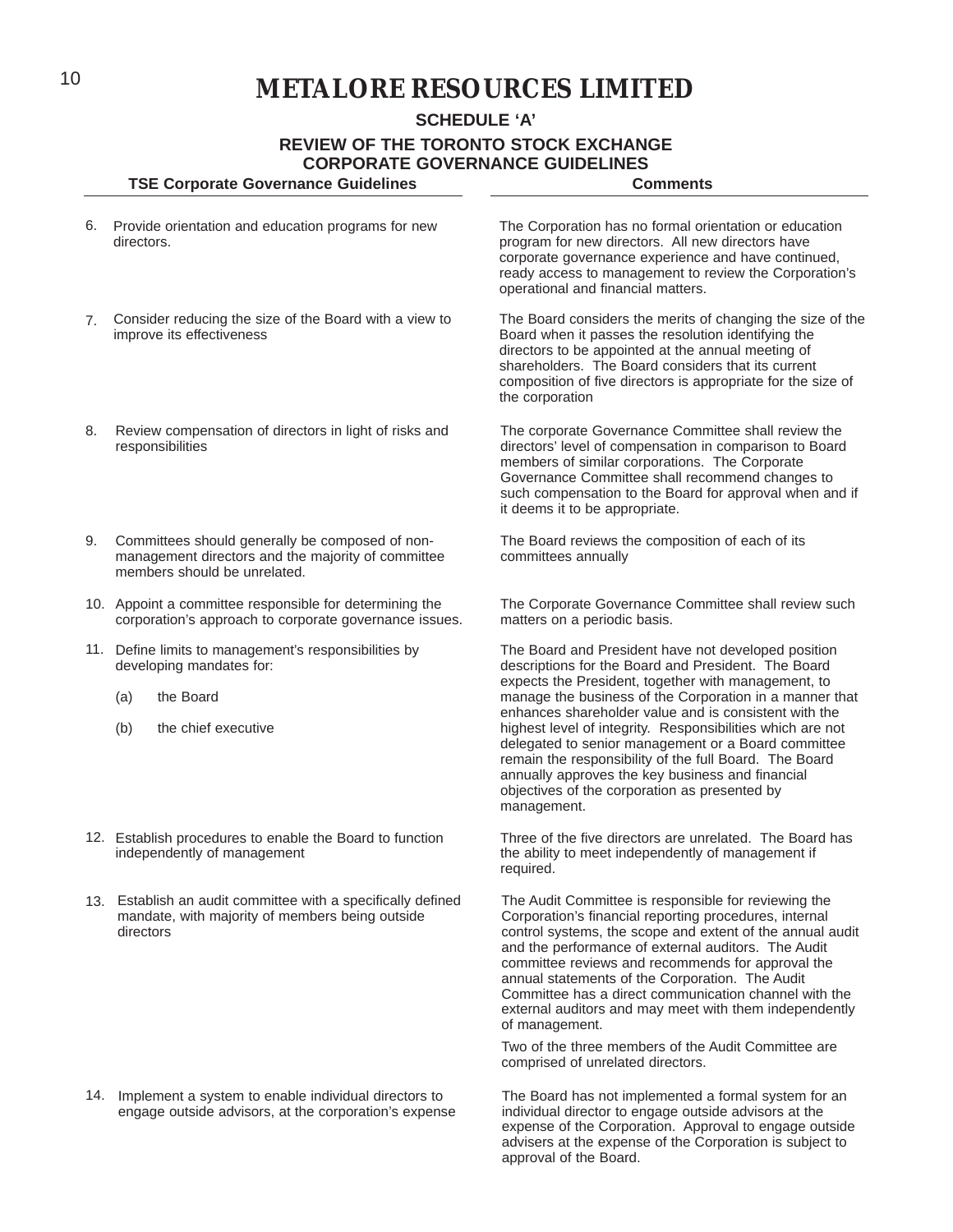# **NOTICE OF ANNUAL AND SPECIAL MEETING OF SHAREHOLDERS**

TAKE NOTICE that the Annual and Special Meeting of Shareholders of Metalore Resources Limited will be held in the Westin Harbour Castle Hotel, Toronto, Ontario on Friday, September 27, 2002, at 4:30 p.m. to:

- 1. Receive and consider the Annual Financial Statements for the year ended March 31, 2002, the Auditor's Report thereon, and the Report of the President;
- 2. Elect Directors;
- 3. Appoint Auditors and authorize the Directors to fix the remuneration therefor;
- 4. Consider and if deemed advisable, approve, ratify and conform with or without variation, a resolution passed by the Directors amending By-Law No. 1 of the Corporation.
- 5. Transact such other business as may properly come before the meeting.

Shareholders desiring to be represented thereat by a proxyholder must deposit their proxies with the Company before the commencement of the Meeting.

DATED at the Town of Simcoe, this 6th day of August, 2002.

By Order of the Board,

Joseph Maksymchuk, Secretary-Treasurer and Director

SHAREHOLDERS WHO ARE UNABLE TO ATTEND THE MEETING IN PERSON ARE REQUESTED TO DATE, SIGN AND RETURN THE ATTACHED FORM OF PROXY

**Please tear along perforation.**

## **METALORE RESOURCES LIMITED Proxy Solicited by Management**

The undersigned Shareholder of Metalore Resources Limited hereby appoints George W. Chilian, or failing him, John C. McVicar, or

as proxy with power of substitution, to attend, act and vote for the undersigned at the Annual and Special Meeting of Shareholders of the Corporation to be held on September 27, 2002, at the Westin Harbour Castle Hotel, Toronto, Ontario and at any adjournments thereof, to:

\_\_\_\_\_\_\_\_\_\_\_\_\_\_\_\_\_\_\_\_\_\_\_\_\_\_\_\_\_\_\_\_\_\_\_\_\_\_\_\_\_\_\_\_\_\_\_\_\_\_\_\_\_\_\_\_\_\_\_\_\_\_\_\_\_\_\_\_\_\_\_\_\_\_\_\_\_\_\_\_\_\_\_\_\_\_\_\_\_\_\_\_\_\_\_\_\_\_

(a) vote for example or against the election of the Directors;

- (b) vote for or against the appointment of Auditors and the authorization of the Directors to fix the remuneration of the Auditors;
- c) vote for **o** against the approval, ratification and confirmation of the resolution passed by the Directors repealing, amending and restating certain sections of By-Law No. 1 of the Corporation as specified in the Information Circular dated August 6, 2002;
- (d) grant discretionary authority to vote on amendments or variations identified in the Notice of Meeting and on such other business as may properly come before the meeting.

THE SHARES REPRESENTED BY THIS PROXY WILL BE VOTED AS SPECIFIED. IF NO CHOICE IS SPECIFIED, THE PROXY WILL BE VOTED "FOR" THE PROPOSED DIRECTORS AND AUDITORS AS PROPOSED IN THE INFORMATION CIRCULAR.

| <b>DATED</b><br>nıs |  | 01<br>uav |  | 2002 | 111 |  |
|---------------------|--|-----------|--|------|-----|--|
|---------------------|--|-----------|--|------|-----|--|

## **NOTES:**

- 1. This proxy must be signed by the shareholder or his attorney duly authorized in writing, or, if the shareholder is a corporation, under its corporate seal or by an officer or attorney duly authorized. If the date is not inserted in the space above provided, the proxy shall be deemed to be dated on the day which it was mailed by Corporation to the shareholder.
- 2. THE SHAREHOLDER HAS THE RIGHT TO APPOINT A PERSON, WHO NEED NOT BE A SHAREHOLDER, OTHER THAN THE PERSONS NAMED, AS THE NOMINEE TO ATTEND AND ACT AT THE MEETING OF SHAREHOLDERS AND SUCH RIGHT MAY BE EXERCISED BY INSERTING THE NAME OF SUCH PERSON IN THE BLANK SPACE ABOVE ON THE PROXY FORM.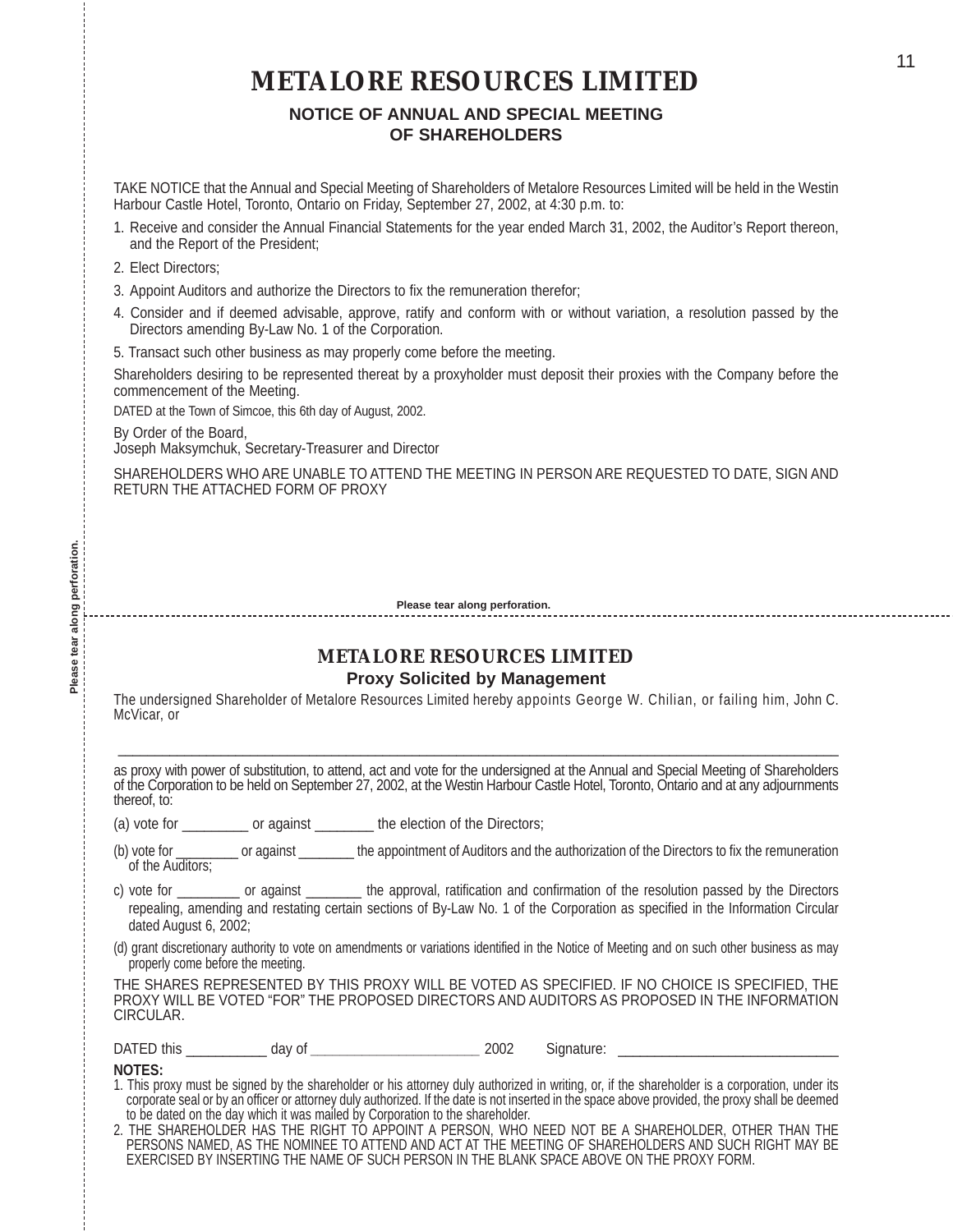This Special Invitation This Special Invitation Welcomes one Shareholder and Guest to attend



at 5:30 in <mark>the</mark> eveni<mark>ng</mark> Septemb<mark>er 2</mark>7, 200<mark>2</mark> Pier 3 <mark>R</mark>oom Westin Harbour Castle Hotel Toronto, Ontario Toronto, Ontario



Please print your name and address and correct any discrepancy below

\_\_\_\_\_\_\_\_\_\_\_\_\_\_\_\_\_\_\_\_\_\_\_\_\_\_\_\_\_\_\_\_\_\_\_\_\_\_\_\_\_\_\_\_\_\_\_\_\_\_\_\_\_\_\_\_\_\_\_\_\_\_\_\_\_\_\_\_\_\_\_\_\_\_\_\_\_\_\_\_\_\_\_\_\_\_\_\_\_\_\_\_\_\_\_\_\_\_\_\_\_\_\_\_\_\_\_\_\_\_\_\_\_\_\_\_\_\_\_\_\_\_\_\_\_\_\_\_\_\_\_\_\_\_

 $\_$  , and the state of the state of the state of the state of the state of the state of the state of the state of the state of the state of the state of the state of the state of the state of the state of the state of the

\_\_\_\_\_\_\_\_\_\_\_\_\_\_\_\_\_\_\_\_\_\_\_\_\_\_\_\_\_\_\_\_\_\_\_\_\_\_\_\_\_\_\_\_\_\_\_\_\_\_\_\_\_\_\_\_\_\_\_\_\_\_\_\_\_\_\_\_\_\_\_\_\_\_\_\_\_\_\_\_\_\_\_\_\_\_\_\_\_\_\_\_\_\_\_\_\_\_\_\_\_\_\_\_\_\_\_\_\_\_\_\_\_\_\_\_\_\_\_\_\_\_\_\_\_\_\_\_\_\_\_\_\_\_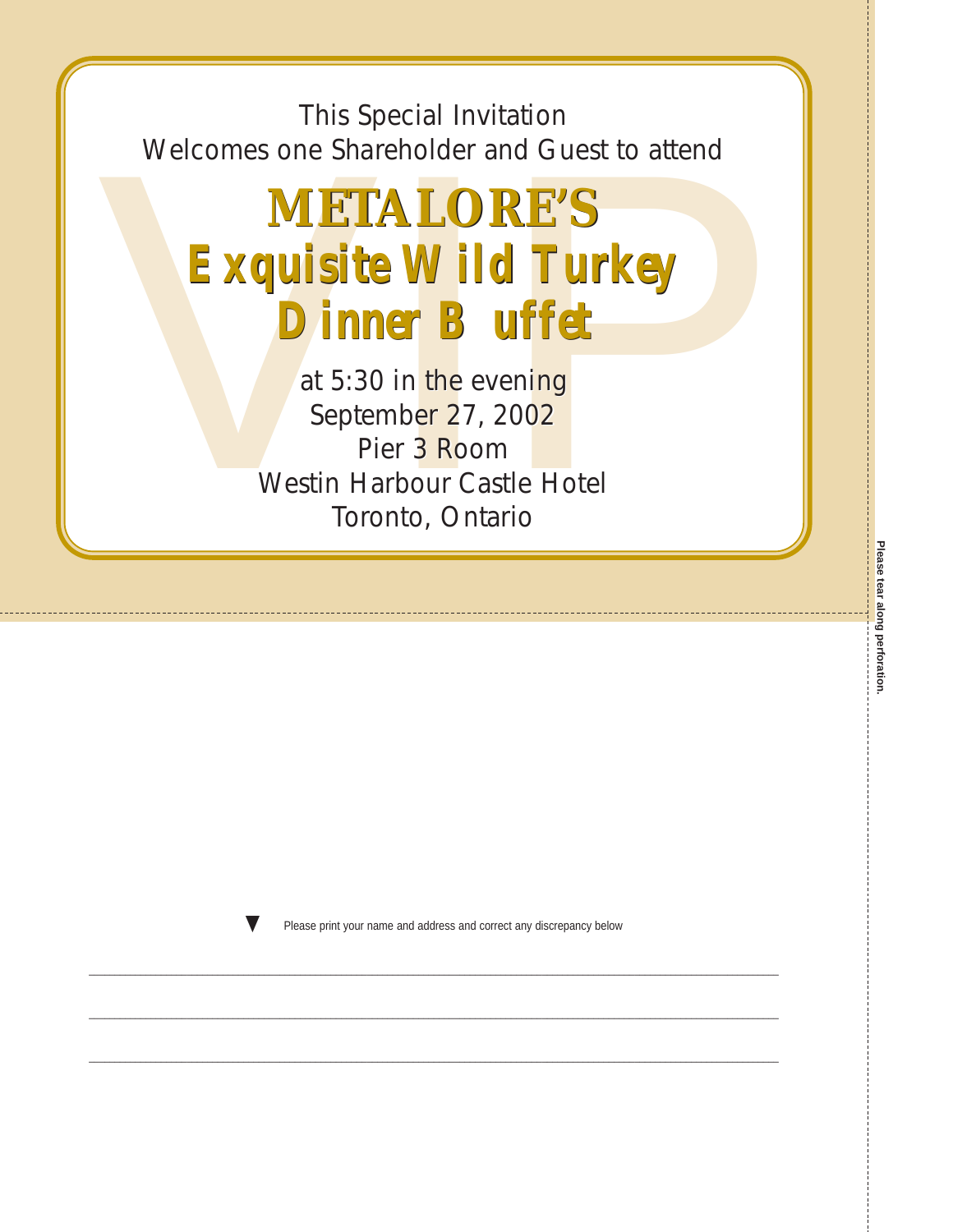

*Meet the Chilians: Carl, Haig "Blazer", George, Jonathan and Armen. This whole crew is involved with some phase of exploration and/or development for 'MET' this year.*